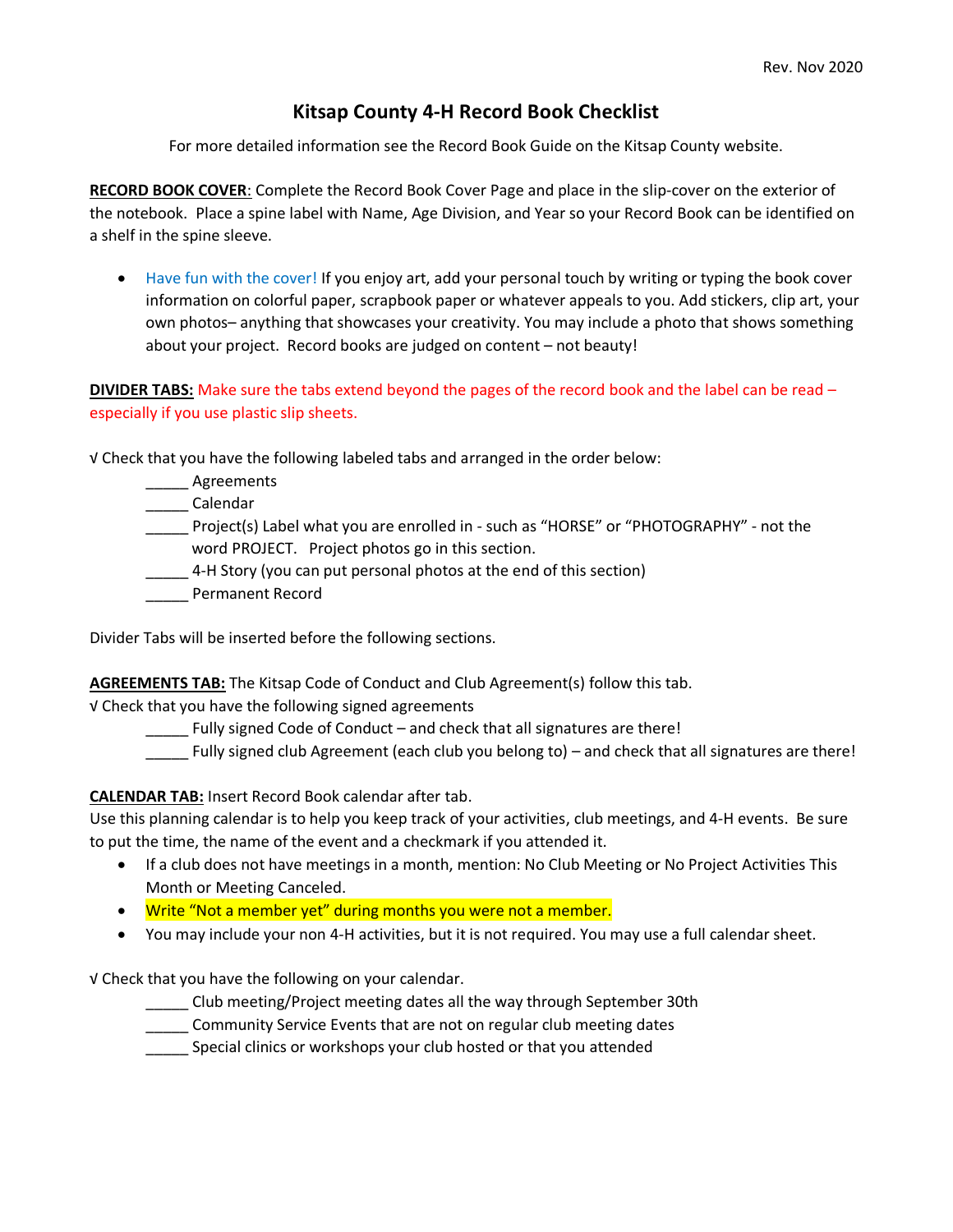Include the dates of County Events that are open to ALL projects. Check the 4-H newsletter and the Kitsap County 4-Hwebsite for the dates.

- Awards Night (Recognition Night) in November
- \_\_\_\_\_ 4-H Academy
- \_\_\_\_\_ Public Presentations
- **LEGGG-1** 4-H Camp in summer
- \_\_\_\_\_ Super Saturday Barn Cleaning, first Saturday in August
- \_\_\_\_\_ Include the dates in August for the Kitsap County Fair (even if you will not exhibit anything)
- \_\_\_\_\_ Include the dates in September for state fair (even if you will not exhibit anything)

**PROJECT TAB(S):** Insert Project pages after this tab. This is the fun section and is designed to help you track what you did this year. This section can help you evaluate what went well and how you can make the best better. Include a Project Tab for each project you are enrolled in.

## **√ Check that you have included each item in this order:**

- \_\_\_\_ PROJECT COVER PAGE. Sign this page in summer.
- \_\_\_\_ GOAL PAGE. Fill this in before turning your record book in for the August judging.
- **\_\_\_\_** Animal Projects Only: Include the Routine Animal Care
- \_\_\_\_ ACTIVITY LOG Member's Activities
- \_\_\_\_ Animal Projects Only: Include the Animal Health Record Pages
- \_\_\_\_ PROJECT SPECIFIC SHEETS for your project(s) ASK YOUR CLUB LEADER FOR THESE
- \_\_\_\_ Inventory and Expense Page

\_\_\_\_ Photos and/or project-related material PROJECT PHOTOS. Not required! There are bonus points for including photos. Place photos about your project at the end of your project section. After fair, you may add more photos. Include captions explaining who, what, when, where and/or why. Do not include irreplaceable items like ribbons, certificates or checks. You may put copies in this section.

**4-H STORY TAB:** See prompts on 4-H Story forms for specific topics to write about and insert after this tab.

- After the Kitsap County Fair and State Fair you should add to your 4-H story to include information about your experiences at these events.
- Put personal pages/photos at the end of the 4-H story section. After fair, you may add more photos and/or items. Include captions explaining who, what, when, where and/or why.
- Do not include irreplaceable items like ribbons, certificates or checks. You may put copies or photos of those items in this section.

**PERMANENT RECORD TAB:** Only print or download LEVEL 2 and insert after this tab. Kitsap County does not use the Level 1.

## **√ Make a checkmark for each that is complete.**

- Returning members, be sure to include prior years in the permanent record.
- Areas that do not apply, write N/A or NONE in the first column.

\_\_\_\_\_ Check that all sections have information.